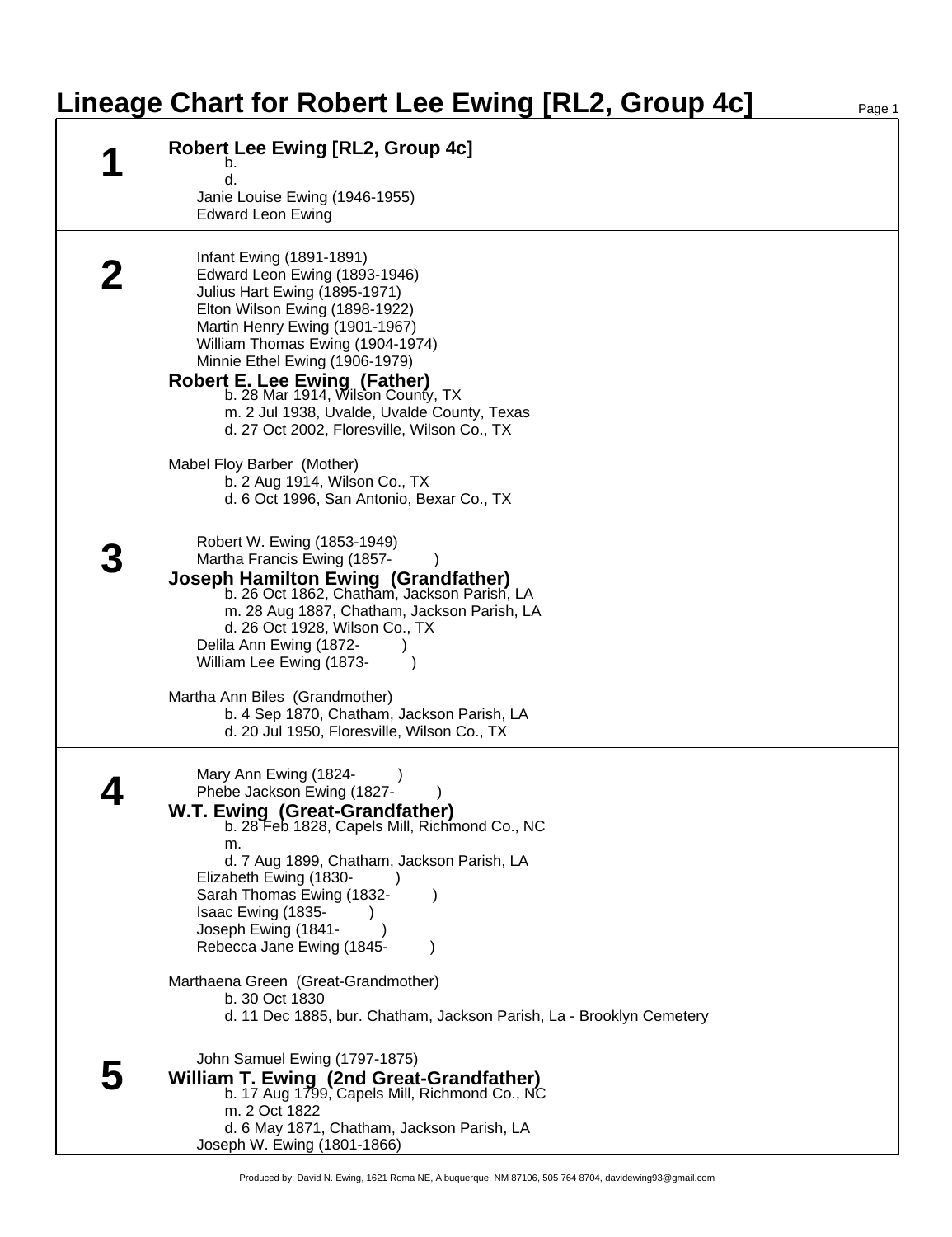## **Lineage Chart for Robert Lee Ewing [RL2, Group 4c]**

|   | Mary Ewing (1803-1868)<br>Elizabeth Ewing (1805-1811)<br>Isaac Ewing Jr. (1807-1873)<br>Ann Ewing (1810-1872)<br>Phebe Ewing (1812-1846)<br>Rebecca Ewing (1815-1874)<br>Eliza Ewing (1817-1820)<br>Kiziah Ewing (1820-1899)<br>Sarah Thomas Everett (2nd Great-Grandmother)<br>b. 18 Mar 1805<br>d. 26 Dec 1850, Capels Mill, Richmond Co., NC                                           |
|---|-------------------------------------------------------------------------------------------------------------------------------------------------------------------------------------------------------------------------------------------------------------------------------------------------------------------------------------------------------------------------------------------|
| 6 | Samuel Ewing (Abt 1768-<br>Mary Ewing (1772-<br><b>Isaac Ewing (3rd Great-Grandfather)</b><br>b. 11 Sep 1774, Ewingsville, Queen Anne Co., MD<br>m. 6 Mar 1796, Capels Mill, Richmond Co., NC<br>d. 9 Jan 1857, Capels Mill, Richmond Co., NC<br>Phebe Jackson (3rd Great-Grandmother)                                                                                                    |
|   | b. 4 May 1779, NC<br>d. 24 Jun 1855, Capels Mill, Richmond Co., NC                                                                                                                                                                                                                                                                                                                        |
|   | Ann Ewing (1729-<br>John Ewing (4th Great-Grandfather)<br>b. Abt 1730, Sadsbury, Lancaster Co., PA<br>m. 29 Apr 1759, St. Luke's Episcopal Church, Church Hill, Queen Anne Co., MD<br>d. 4 May 1804, Capels Mill, Richmond Co., NC<br>James Ewing (1734-<br>Charles Ewing (1736-<br>Dorcas Ewing (1739-<br>William Ewing (1741-<br>Elizabeth Ewing (1744-<br>Isaac Ewing (1746-1774)      |
|   | Mary Pratt (4th Great-Grandmother)<br>b. 1738, Queen Anne Co., MD<br>d. 22 Aug 1821, Capels Mill, Richmond Co., NC                                                                                                                                                                                                                                                                        |
|   | John Ewing (5th Great-Grandfather)<br>b. Abt 1695, Ulster, Ireland<br>m. Cir 1728, Queen Anne County, Maryland<br>d. Abt 1751, Ewingsville, Queen Anne Co., MD<br>Nathaniel Ewing (Abt 1693-1748)<br>William Ewing (Abt 1700-1782)<br>Joshua Ewing (Abt 1704-1753)<br>Samuel Ewing (Abt 1705-1758)<br>Ann Ewing (Abt 1707-<br>James Ewing (Abt 1712-1788)<br>George Ewing (Abt 1715-1798) |
|   | Elizabeth Jane (5th Great-Grandmother)<br>b. 1699, Donegal, Ireland<br>d.                                                                                                                                                                                                                                                                                                                 |
|   |                                                                                                                                                                                                                                                                                                                                                                                           |